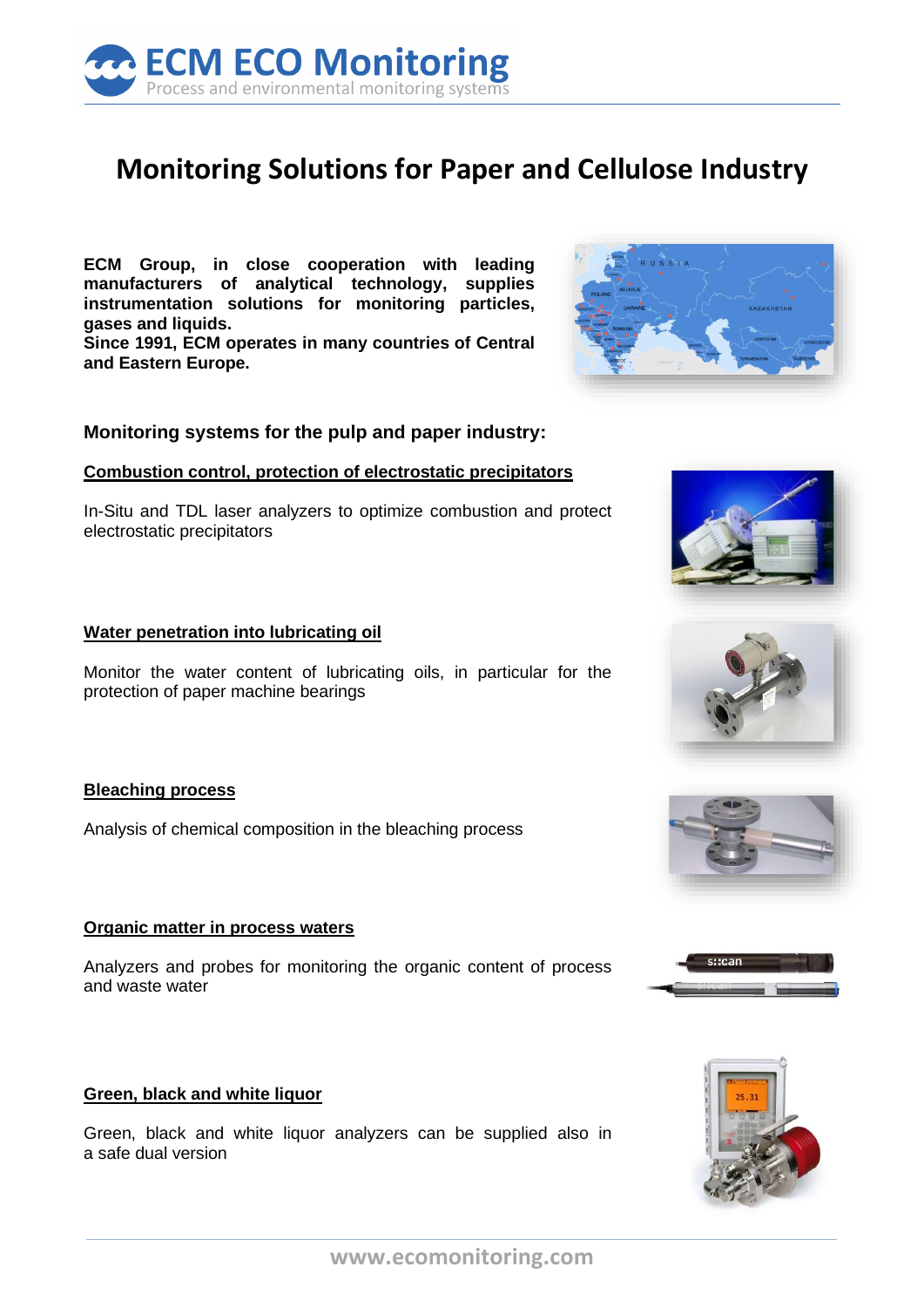

## **Wood chip moisture**

Optical, capacitive, or microwave monitors of water content in wood chips

## **Pressure sensors for cellulose production**

Vibration-resistant absolute and differential pressure sensors, without oil filling in the impulse line

## **Dosing of coagulants and flocculants**

Portable titrators to optimize the dosing of coagulants and flocculants

## **Foam height**

Water level foam monitors with output to control mixing and dosing of inhibitors

#### **Cellulose and sludge sampling**

Samplers of dense sludge substances intended for later laboratory analysis

# **Emission monitoring**

Robust in-situ analyzers with an optical beam in a diffusion tube guarantee long-term reliable operation with minimal maintenance requirements. The devices are mounted directly on the duct and allow to connect oxygen, particle, flow and other monitors. They communicate with the central computer via LAN connection, so the infrastructure is minimal.

#### **Monitoring of odors**

Stationary and mobile odor monitoring equipment The samplers are activated during episodes of odor pollution. The samples are subject of olfactometric evaluation or chemical lab analysis.